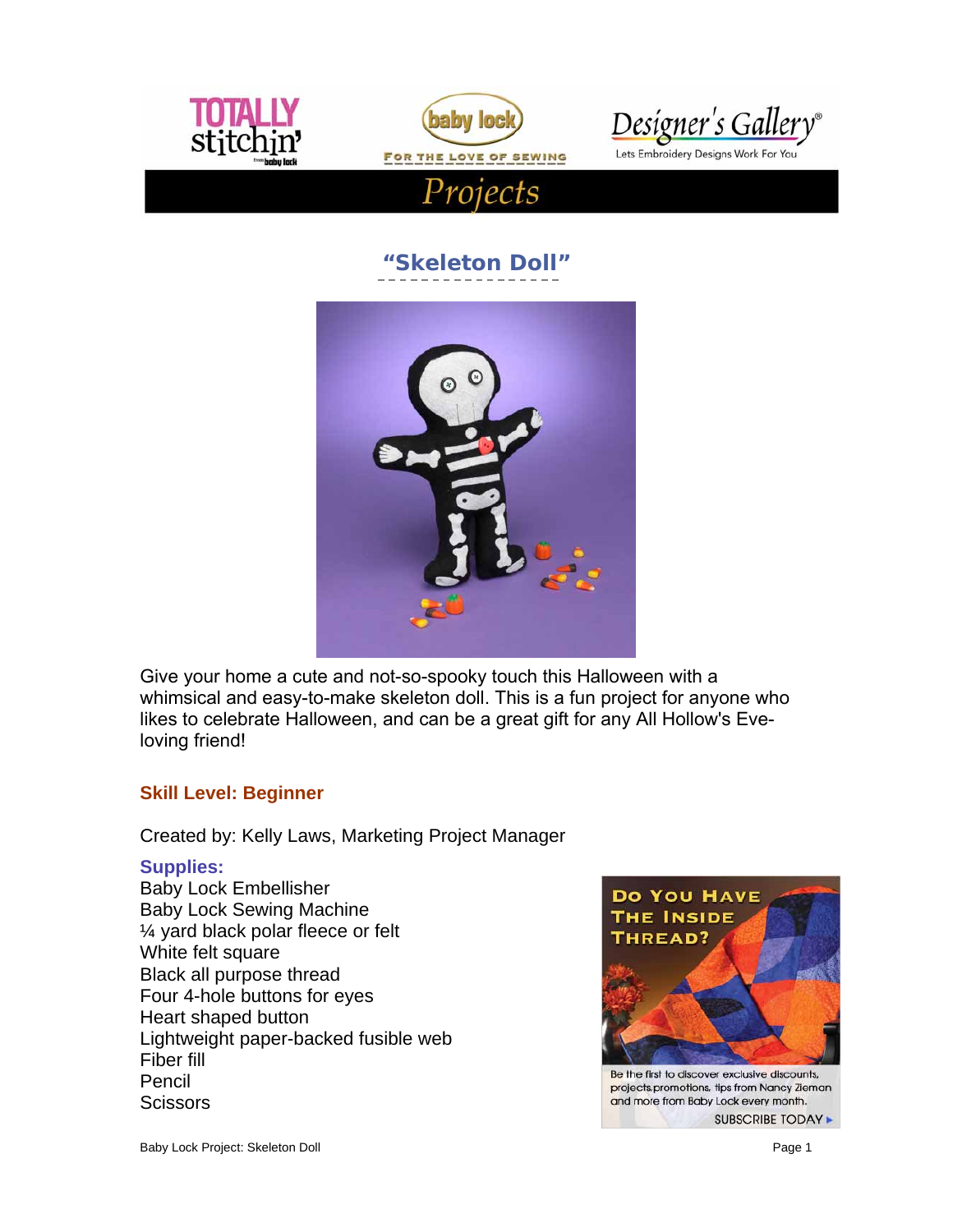Hand-held hole punch (optional) Iron and Ironing board Hand needle Clear tape

## **Instructions:**

- 1. Print pattern for skeleton doll. Tape pattern together along dotted lines.
- 2. Cut two of the main body shape from the black fabric.
- 3. Trace the bones onto the paper backed fusible web.
- 4. Remove the non-marked side of the paper from the fusible web and fuse it to the white felt.
- 5. Cut out the individual pieces along the traced lines. Use a hand-held hole punch to cut the circles in the hip bone.
- 6. Position the pieces on to the right side of one of the main body shapes. Lightly press to fuse the pieces in position.
- 7. Using the Embellisher, needle felt over the bones to permanently secure the felt pieces.
- 8. Thread the machine with black thread in the needle and bobbin.
- 9. Using a triple stretch stitch, add the line details to the face and separation of the fingers and toes on the hands and feet.
- 10. Thread the hand needle and attach the heart button over the rib bones on the chest.
- 11. Stack the buttons for the eyes and sew them so the thread forms an "X" through the holes.
- 12. Once the details are complete place the other main body shape right side together.
- 13. Pin in place. Using a straight stitch sew the sections together for turning. Remember to back tack or reinforce the seam at leaving an opening along the side of one of the legs to allow the starting and stopping points around the opening.
- 14. Turn the doll through the opening. Lightly stuff with fiberfill.
- 15. Using the hand needle and thread whipstitch the opening closed.

For other exciting projects like this one, visit our Web site at www.babylock.com

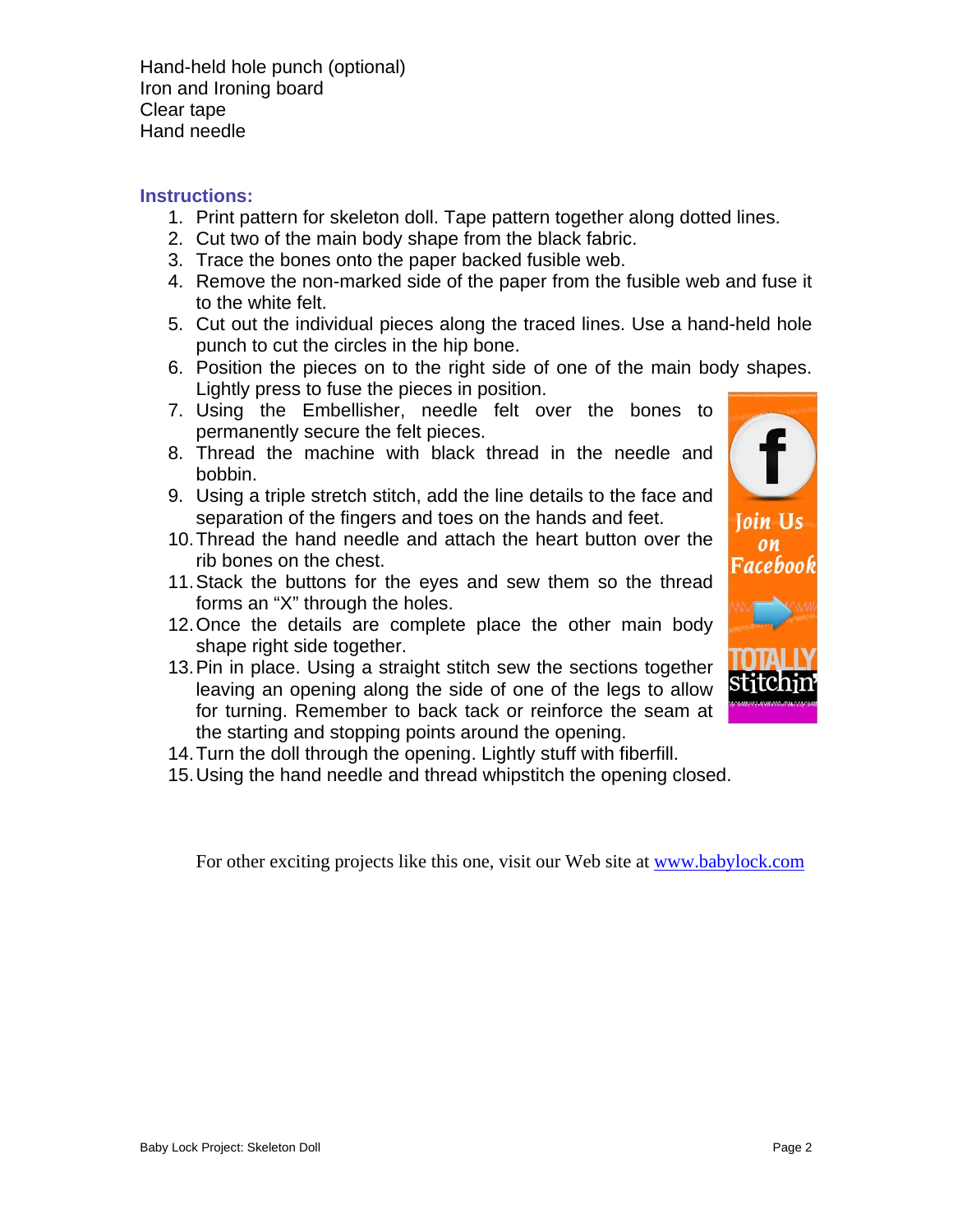